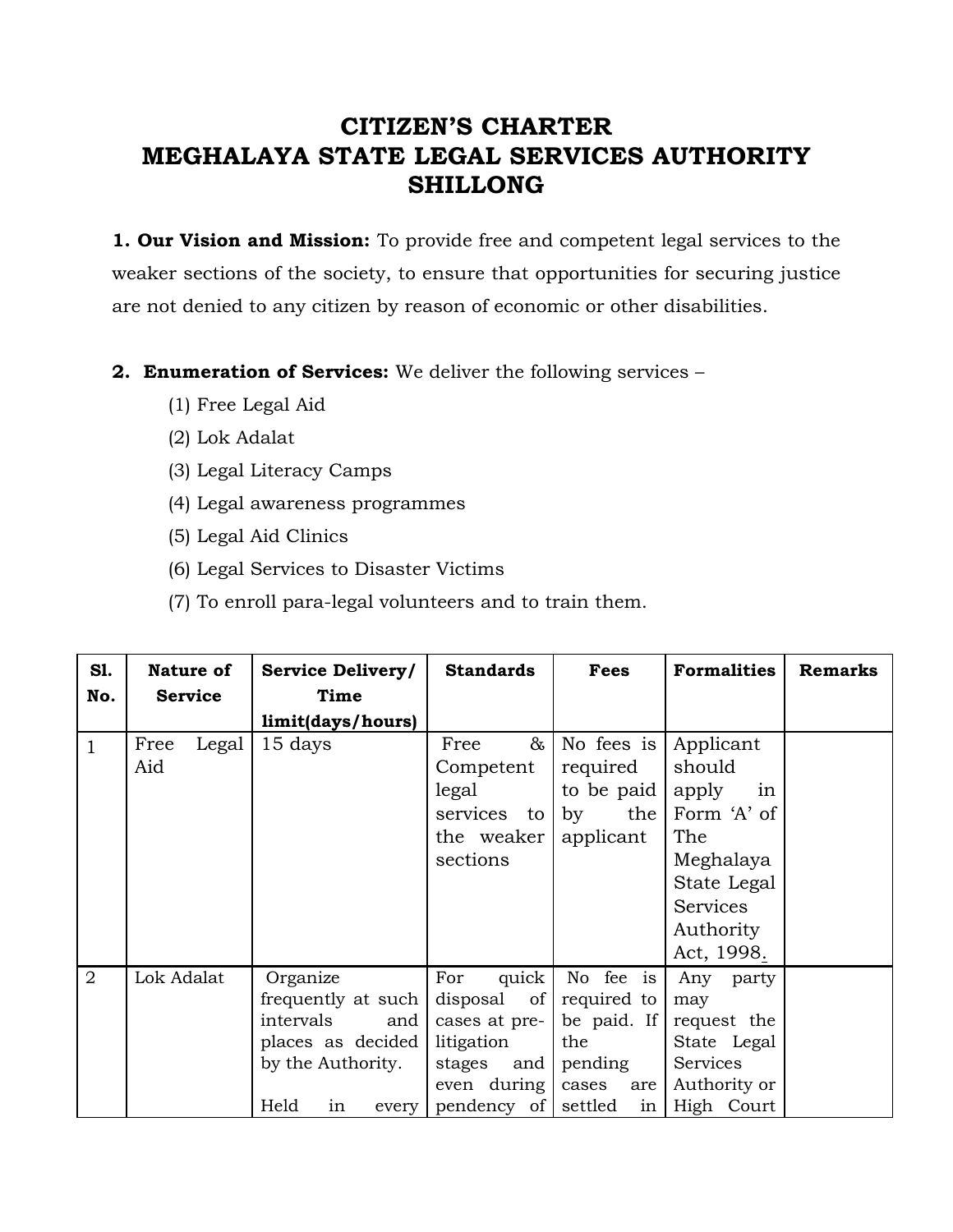|                |                                                           | district<br>of<br>the  <br><b>State</b>                                                                           | the case                                                                                                                                                                                                                                                                  | the<br>Adalat, the<br>Court fees<br>paid<br>will<br>be<br>refunded                                                                                                                                                       | Lok Legal<br>Services<br>Authority or<br>District<br>Legal<br>Services<br>Authority to<br>place<br>the<br>dispute<br>before<br>the<br>Lok Adalat<br>Benches |                                                                                                                                          |
|----------------|-----------------------------------------------------------|-------------------------------------------------------------------------------------------------------------------|---------------------------------------------------------------------------------------------------------------------------------------------------------------------------------------------------------------------------------------------------------------------------|--------------------------------------------------------------------------------------------------------------------------------------------------------------------------------------------------------------------------|-------------------------------------------------------------------------------------------------------------------------------------------------------------|------------------------------------------------------------------------------------------------------------------------------------------|
| 3              | Legal<br>Literacy<br>Campaign<br>& Awareness<br>Programme | Organize<br>frequently at such<br>places as decided<br>by the<br>District<br>Services<br>Legal<br>Authority       | Legal<br>Literacy<br>Programmes<br>are<br>organized in<br>all<br>the<br>Districts by<br>the District<br>Legal<br><b>Services</b><br>Authority for<br>disseminatio<br>of legal<br>n<br>information                                                                         | No fee is<br>required                                                                                                                                                                                                    |                                                                                                                                                             |                                                                                                                                          |
| $\overline{4}$ | Aid<br>Legal<br>Clinics                                   | Legal Aid Clinic<br>has its sittings on<br>days,<br>time<br>the<br>mentioned by the<br>Legal Aid Clinic<br>itself | There<br>are<br>community<br>based Legal<br>Clinics<br>Aid<br>Law<br>and<br>College<br>based Legal  <br>Services<br>Clinics<br>to<br>provide free<br>legal<br>services/<br>legal advice<br>settle<br>to<br>local<br>disputes<br>before<br>maturing<br>into<br>litigation. | No fee is<br>required to<br>be paid by<br>the<br>applicant.<br>The<br>Para<br>Legal<br>Volunteer<br>attending<br>Legal<br>the<br>Aid Clinics<br>shall<br>be<br>provided a<br>sitting fee<br>of<br>$Rs.250/-$<br>per day. |                                                                                                                                                             | Planning<br>to set up<br>Legal<br>Aid<br>Clinic<br>in<br>every<br>village<br>or<br>for<br>a<br>cluster<br>villages<br>including<br>Jails |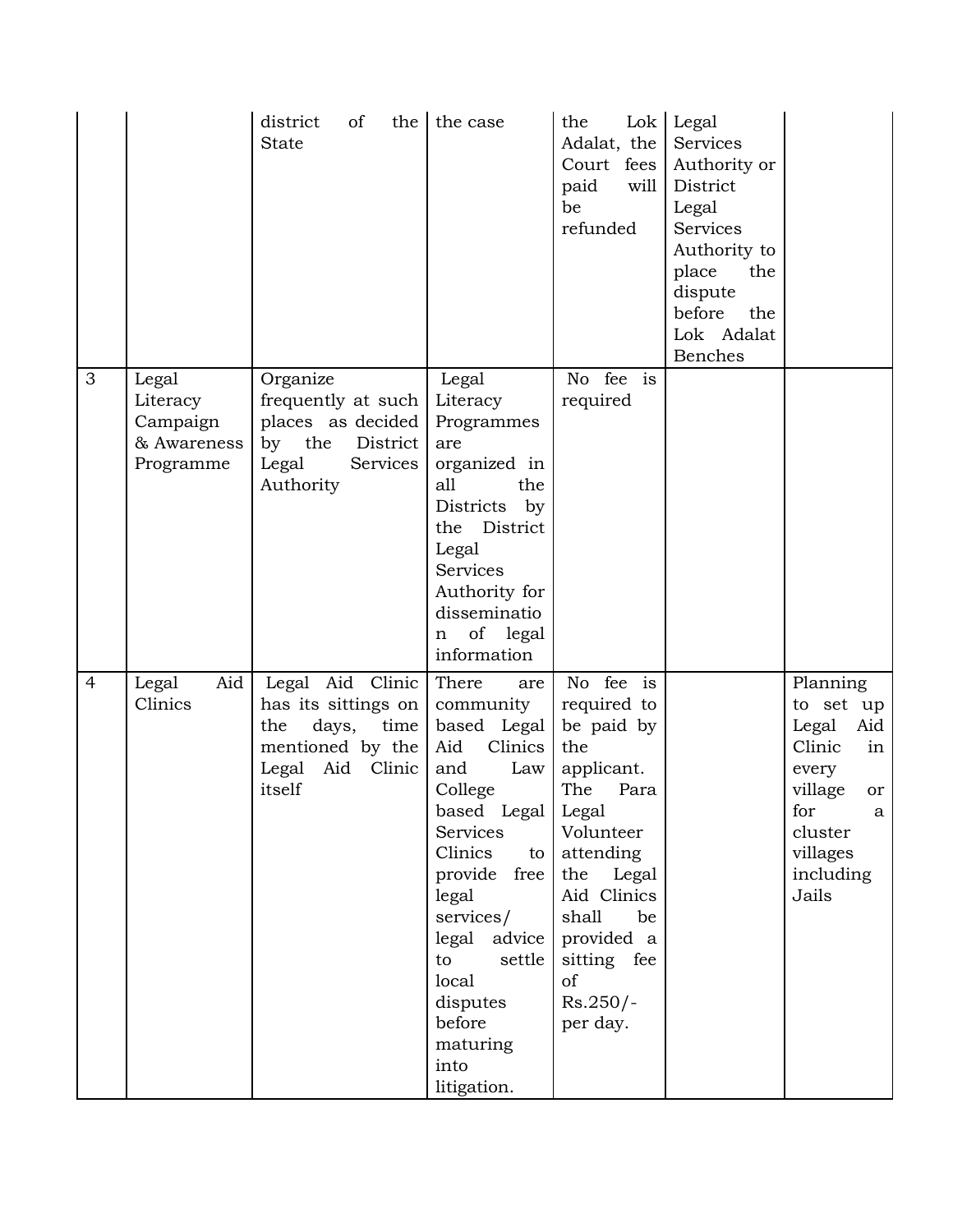|   |                                                |                                                                | Clinics<br>The<br>are manned<br>by the Para<br>Legal<br>Volunteers                                                                                                                                                                                                                                                |                                                                                                                                                                                                                                                 |  |
|---|------------------------------------------------|----------------------------------------------------------------|-------------------------------------------------------------------------------------------------------------------------------------------------------------------------------------------------------------------------------------------------------------------------------------------------------------------|-------------------------------------------------------------------------------------------------------------------------------------------------------------------------------------------------------------------------------------------------|--|
| 5 | Legal<br>Services<br>to<br>disaster<br>Victims | In any event of<br>natural disaster or<br>manmade<br>disaster. | Coordinatin<br>the<br>g<br>integrated,<br>strategic<br>and<br>sustainable<br>development<br>measures<br>taken by the<br>Government<br>and Disaster<br>Management<br>Authorities<br>for reducing<br>the period of<br>crisis<br>and<br>for building<br>platform<br>a<br>early<br>for<br>recovery and<br>development |                                                                                                                                                                                                                                                 |  |
| 6 | To<br>enroll<br>Para-legal<br>volunteers       |                                                                | The<br>Para<br>Legal<br>Volunteers<br>selected<br>are<br>in each<br>District and<br>the<br>Meghalaya<br>Legal<br>Services<br>Authority<br>trains them<br>legal<br>in<br>service<br>matters.<br>The<br>Legal<br>Aid Clinic is<br>manned by                                                                         | No fees are<br>to be paid<br>the<br>by<br>clients<br>to<br>Para<br>the<br>Legal<br>Volunteers<br>for availing<br>their<br>services.<br>Fees<br>will<br>be paid to<br>the<br>Para<br>Legal<br>Volunteer<br>by<br>the<br>MSLSA as<br>sitting fee. |  |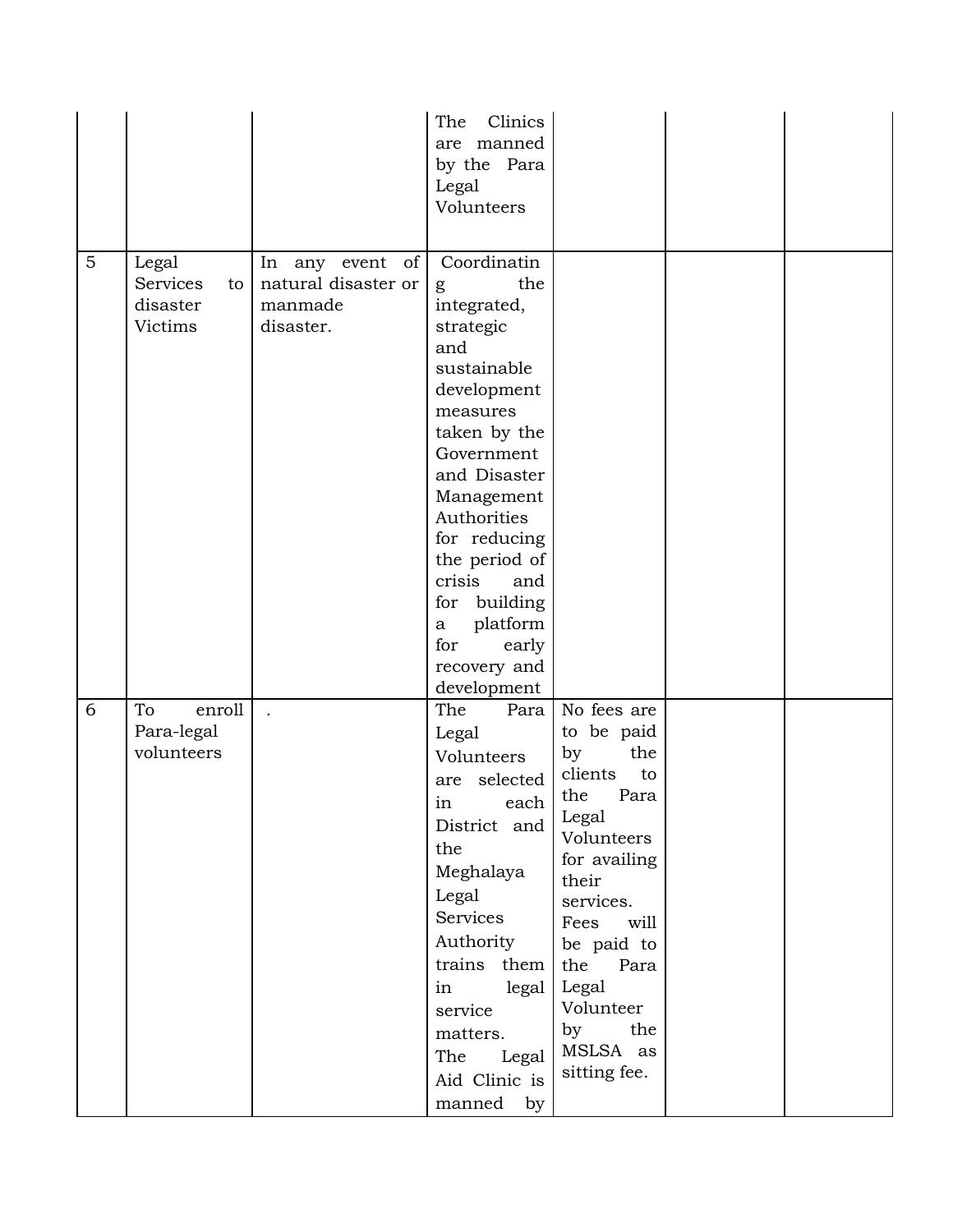| Para<br>the  |
|--------------|
| Legal        |
| Volunteer    |
| within their |
| community    |
| for          |
| empowering   |
| the          |
| community    |
| poor and to  |
| bridge the   |
| gap between  |
| the common   |
| man and the  |
| legal        |
| services     |
| institutions |

**3. Availability of information:** Information of the services given by the Authority can be obtained from our Officers listed below –

| Name and Designation of Address/Location of Office |                                              | Telephone/Fax/Email |
|----------------------------------------------------|----------------------------------------------|---------------------|
| the Officer                                        |                                              |                     |
| 1. Shri A. M. Ripnar,                              | O/o the Meghalaya Legal                      | 0364-2501051        |
| Member Secretary.                                  | Services Authority                           |                     |
|                                                    | MATI Building,                               |                     |
|                                                    | Room No.212                                  |                     |
|                                                    | Additional Secretariat,                      |                     |
|                                                    | Shillong.                                    |                     |
| 2. Secretary of<br>the                             | High Court of Meghalaya,                     |                     |
| High Court Legal                                   | Shillong.                                    |                     |
| Services.                                          |                                              |                     |
| 3. All<br>Member                                   | $O/O$ of District<br>Legal                   |                     |
|                                                    | Secretaries of the Services Authority in the |                     |
| District<br>Legal                                  | District Headquarters.                       |                     |
| Services Authorities.                              |                                              |                     |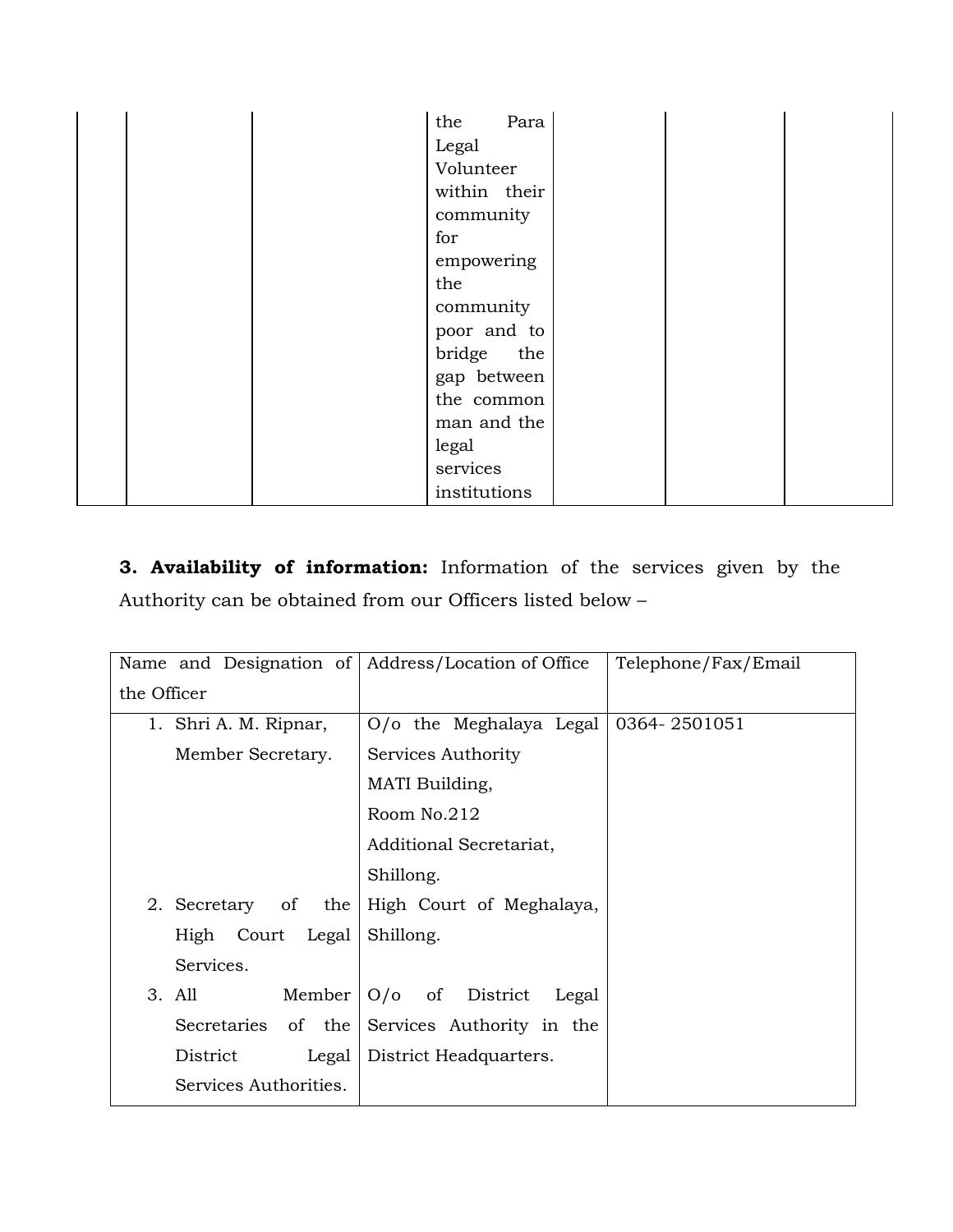#### **4. Availability of Prescribed Forms: -**

| Title of the Form          | Fee to be paid | Whom to contact        |
|----------------------------|----------------|------------------------|
| Application for free legal | Nil            | 1. Shri A. M. Ripnar,  |
| aid in Form 'A' of the     |                | Member Secretary.      |
| Meghalaya State<br>Legal   |                | 2. Secretary of<br>the |
| Services Rules, 1998.      |                | High Court<br>Legal    |
|                            |                | Services.              |
|                            |                | Member<br>3. All       |
|                            |                | Secretaries of the     |
|                            |                | District<br>Legal      |
|                            |                | Services Authorities.  |
|                            |                |                        |

Forms are also available in the web at **http:://www. mslsa. gov. in** and can be downloaded.

### **5. Complaint Redressal System: -**

| Name and designation of Address       | for                                                                                                                     | Telephone/Fax/Email |
|---------------------------------------|-------------------------------------------------------------------------------------------------------------------------|---------------------|
| the Officer                           | correspondence                                                                                                          |                     |
| The<br>Member<br>Secretary,<br>MSLSA. | $O$ /o of the Meghalaya State<br>Legal Services Authority,<br>MATI Building,<br>Additional<br>Secretariat,<br>Shillong. | 0364-2501051        |

Complaints can be registered at **www.mslsa.gov.in** and you are welcome to use this facility.

A centralized Customer Care Centre/Grievance Redressal Centre is also available at every legal services institution where you can lodge your complaint.